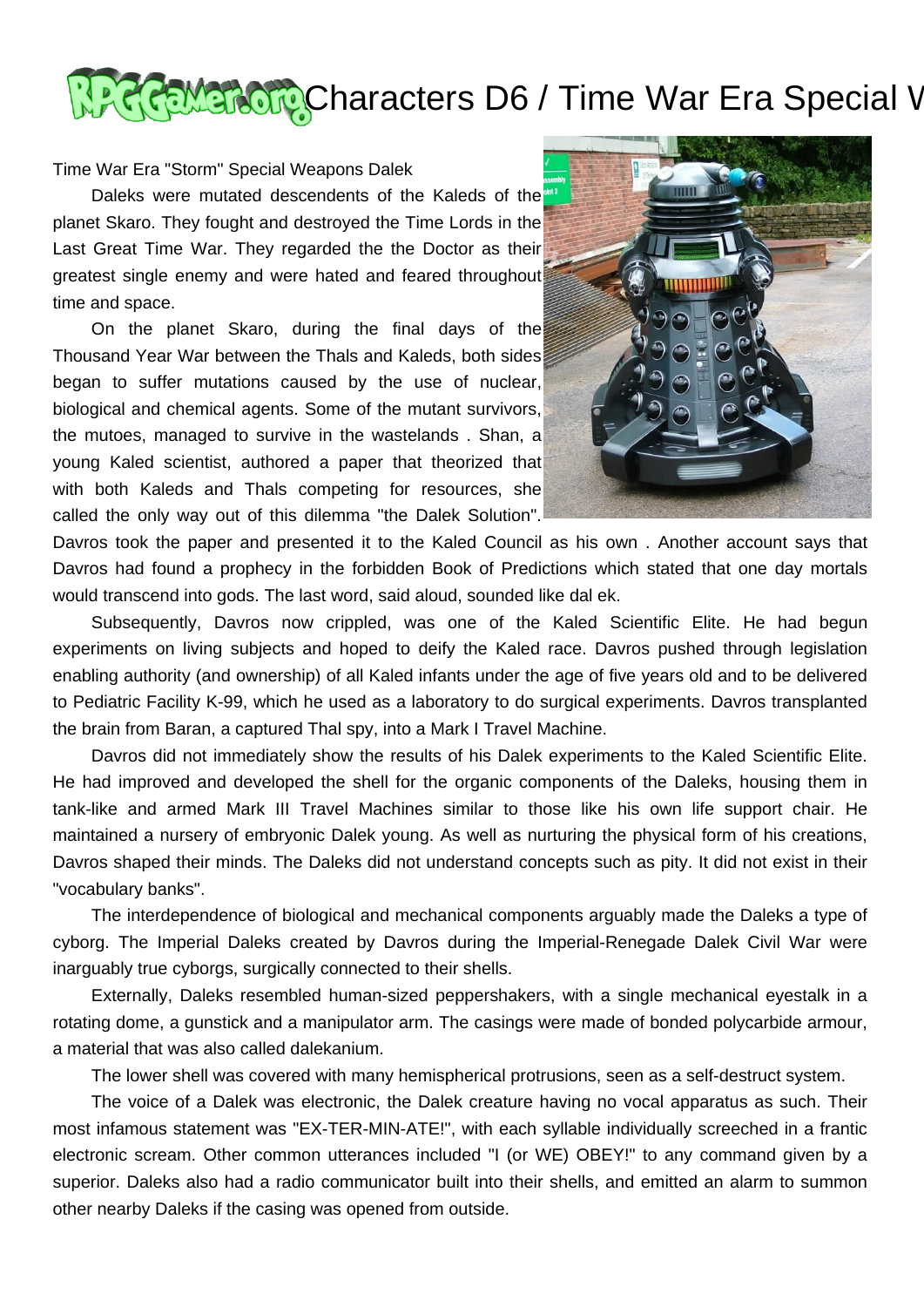The Dalek's eyepiece was its most vulnerable spot, and impairing its vision often led to its main weapon being fired indiscriminately. The Dalek casing also functioned as a fully-sealed environment suit, allowing travel through the vacuum of space or underwater without the need for additional life-support equipment.

 A Dalek is connected to its casing through a positronic link while the mutant itself accesses nutrient feeders and control mechanisms inside its internal chamber.

 The power source of the Dalek casing appears to have varied at different points in their history. During his first encounter with them on Skaro, the Doctor learned that the casing was externally powered by static electricity transmitted through the metal floors of the Dalek City. Isolating a Dalek from the floor using a non-conductive material shut down the casing, although it was not immediately fatal to the occupant. This weakness was not seen on any other occasion.

 By the beginning of the Last Great Time War the Daleks had adapted their technology to use a form of energy apparently inextricably linked to the process of time travel (possibly Artron energy). On more than one occasion Daleks and their devices were seen to leech this energy from time-travelers to power themselves.

Whatever the power source was that the Daleks used in the interim, it was (apparently uniquely) immune to being drained by the City of the Exxilons. Strangely, the Daleks retained motive power and the ability to speak even though their weaponry was shut down (strongly suggesting the weapon systems had a separate power supply). The Doctor indicated that this was because the Daleks were psychokinetic, the City being unable to absorb psychic energy. Other references to the Daleks having any kind of psychic potential are rather scarce, but on the planet Kyrol the Doctor later discovered an enclave of humanised Daleks who had, through years of meditation, developed their psychokinesis to a remarkable degree.

 The casing was also booby-trapped making even dead Daleks a dangerous foe. They were frequently equipped with virus transmitters which worked automatically. Furthermore, the armour contains an automated distress beacon which activates if disturbed.

 The interior mutant was, as Ace described it, a green or pinkish "blob." (DW: Remembrance of the Daleks) It is the brain of the Dalek and the true creature that hates everything that is not a Dalek. The "blobs" are most often genetically-mutated Kaleds or, at times, other species captured by the Daleks and are depicted as having multiple tentacle-like protrusions and a normal sized right eye with the left eye much reduced in size so as to be easily missed. Despite their apparent lack of any motive capability they are shown to be capable of defending themselves, as demonstrated when a Dalek attacked and killed a soldier.

 Daleks had little to no individual personality and a strict hierarchy. They were conditioned to obey a superior's orders without question. Ultimately, the most fundamental feature of Dalek culture and psychology was an unquestioned belief in the superiority of the Daleks. Other species were either to be exterminated immediately, or enslaved and then exterminated later once they were no longer necessary. The default directive of a Dalek was to destroy all non-Dalek lifeforms.

 Daleks even regarded "deviant" Daleks as their enemies and worthy of destruction. The civil war between the Renegade and Imperial Daleks was a prime example of this, with each faction considering the other to be a perversion despite the relatively minor differences between them. This belief also meant that Daleks were intolerant of such "contamination" even within themselves.

 Another offshoot of this superiority complex was their complete ruthlessness, although this is also due to genetic modifications made to the original Kaled mutants by Davros. It was because of this that it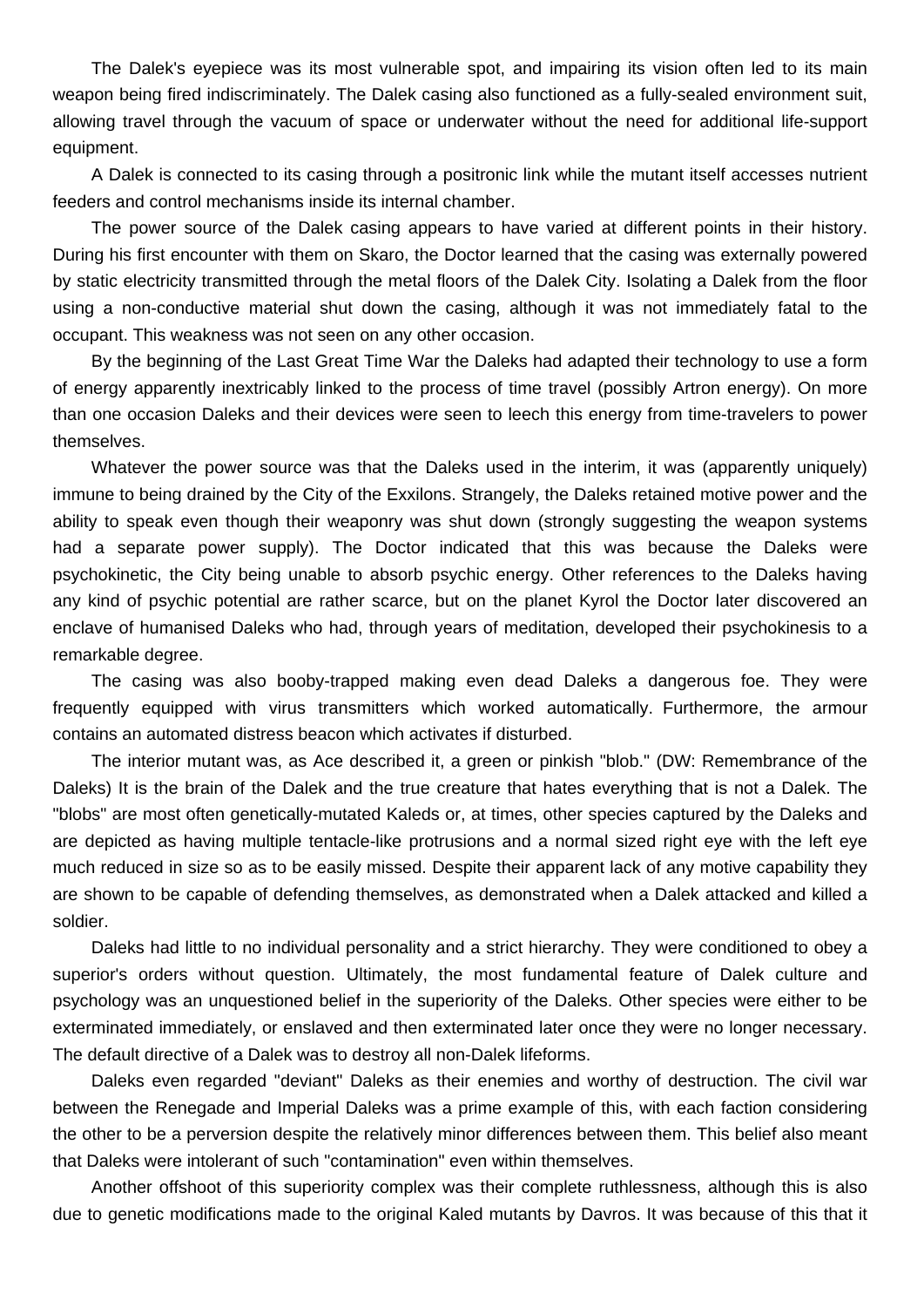was nearly impossible to negotiate or reason with a Dalek and it was this single-mindedness that made them so dangerous and not to be underestimated. However, their reliance on logic and machinery was also a weakness, albeit one that they recognized in themselves. (DW: Destiny of the Daleks) On two occasions they transferred emotions from other life-forms, in the one case Humans, having refined, the Human Factor with the help from the Doctor to create Humanised Daleks.

 The key item of Dalek technology is the casing, evolved from the Mark III Travel Machines built by Davros. The casings of Davros' Imperial Daleks were made out of bonded polycarbide. The eyestalk of the casing clearly bestowed superior vision to the Dalek creature, and the plunger-shaped attachment functions on the surface of Skaro, and ran on static electricity which was fed through the floor of the city, and were incapacitated if they were removed from the floor. Those occupying Earth during the their 22nd century invasion had dishes on their backs, as a flexible and adaptable limb. Dalek gunsticks could kill almost any sentient being, although many species have developed armour capable of resisting Dalek guns. The technology of the casings changed over the years. The first Daleks to emerge from the bunker in which the first Daleks were entombed created a city and received power from those. Later models of Dalek casing had their own internal power supply. Numerous models of Daleks have some degree of hover technology.

 By the era of the Last Great Time War, Dalek technology had moved on even further - Daleks now had force-fields. Whereas previous versions of Daleks could be destroyed by well-placed bastic bullets or the like, these Daleks stopped such bullets from even getting close to the casing. Their propulsion systems not only added hover ability, but enabled independant space travel. These Daleks could use the DNA of a time traveller to regenerate their bodies and their casings just by virtue of the traveller touching the casing.

 Dalek travel technology varied over time. However, Dalek spaceships were consistently designed in a saucer shape, and hoverbouts allowed individual Daleks to travel without using up their own power source. The Daleks also developed time travel capabilities. Time Corridors allowed limited transport between one era and another.

 The Daleks were also experts in biological warfare, and used (or attempted to use) biological weapons on numerous occasions.

Dex: 3D

Blaster: 6D

Know: 1D

 Intimidation: 7D Tactics: 2D+2

## Mech: 2D

 Repulsorlift Operation: 6D Space Transports: 5D

## Perc: 2D

Search: 3D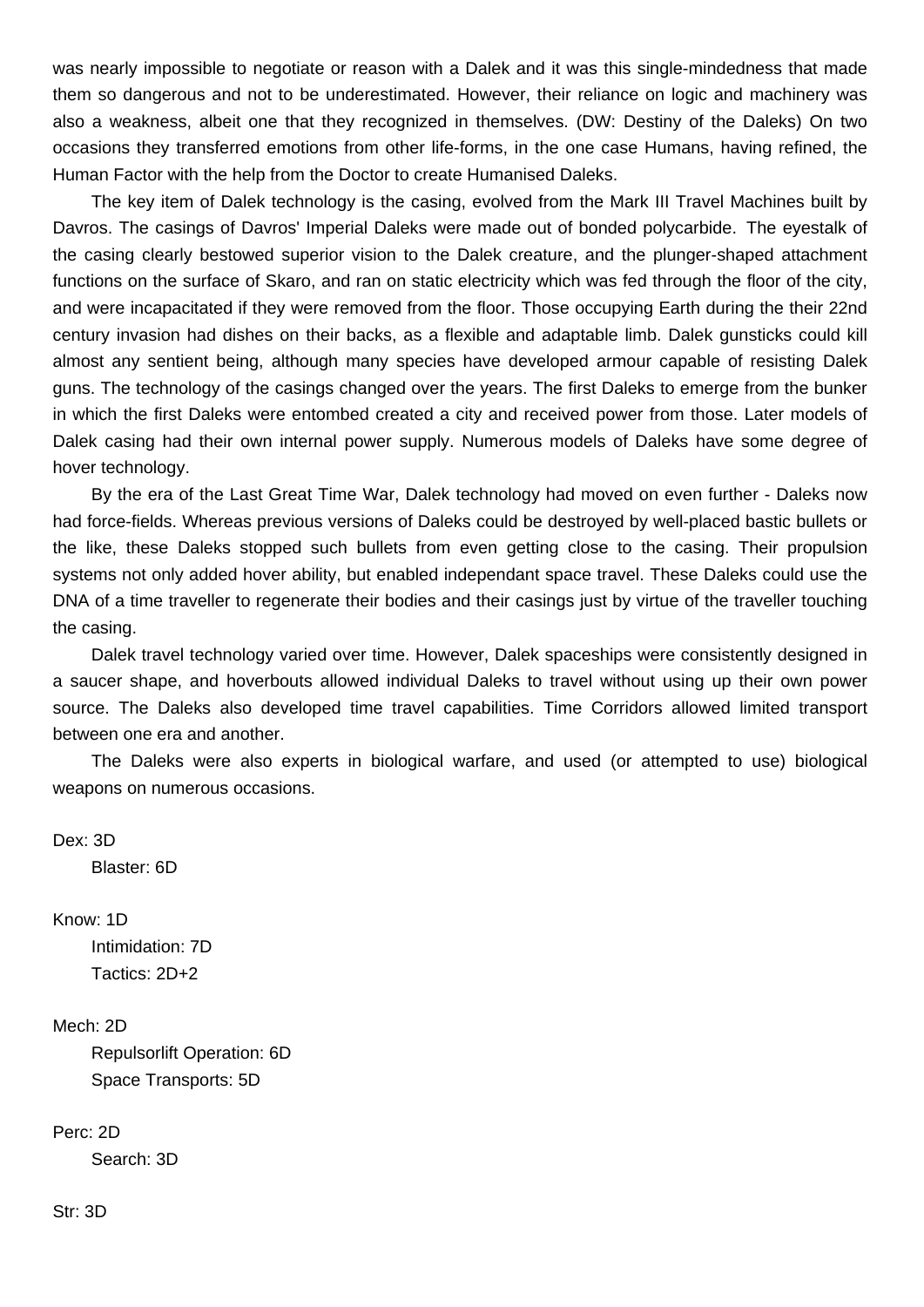Tech: 1D

Move: 1 Size: 0.3-0.6 meters tall Force Sensitive: No

## Equipment:

 Time War Era "Storm" Special Weapons Dalek Move: 11 +4D to Strength vs Energy Damage

+4D to Strength vs Physical Damage

Energy Shield: +3D vs all damage

Twin Energy Blasters: 11D damage

 Visual Enhancements: the vision systems of the Dalek Armour are far better than those of the Dalek Creature itself, granting an additional +2D to search skill rolls as well as Infra Red vision capabilities.

 Vocabulator: Basic system capable of no real emotion or vocal skills beyond simple communication.

 Commlink: Dalek's have inbuilt communication systems, which allow them to co-ordinate their actions across a planet.

 Repulsorlift Engine: This Dalek Armour can hover with a move of 8 to allow the Dalek to cross difficult terrain and staircases. It can also swap to a full flight mode, which is unsuitable for use indoors or aboard starships, allowing it to travel at Move: 45; 130 kmh. Further more, the drive systems can be swapped to a higher operational mode in space, giving each Dalek a Space Speed of 5. Daleks can easily swap between modes while in flight, allowing them to slow and use the fine control available from the slow speeds to land or move with more care during boarding operations.

 Electrical Repair System: By using a system related to their Emergency Temporal Shift, a Dalek can either drain temporal energy from a time traveller, or raw electrical energy (if enough is available) to reverse all effects of damage from themselves, returning the armour to a point in time before it was damaged.

 Self Destruct: This system can either destroy just the Dalek itself to avoid capture, or can be used in a devastating blast, causing a 9D explosion.

 Note: Although many of the problems the earlier Special Weapons Daleks suffered from have been solved, the Time War Era version is still short lived compared to ordinary Daleks. Many of the problems with insanity and aggression have been solved by simply lobotomising the Dalek creature inside, leaving it far less intelligent than normal Daleks, although this is not considered to be any great problem given their specialised nature. Special Weapons Daleks continue to be shunned by other Daleks.